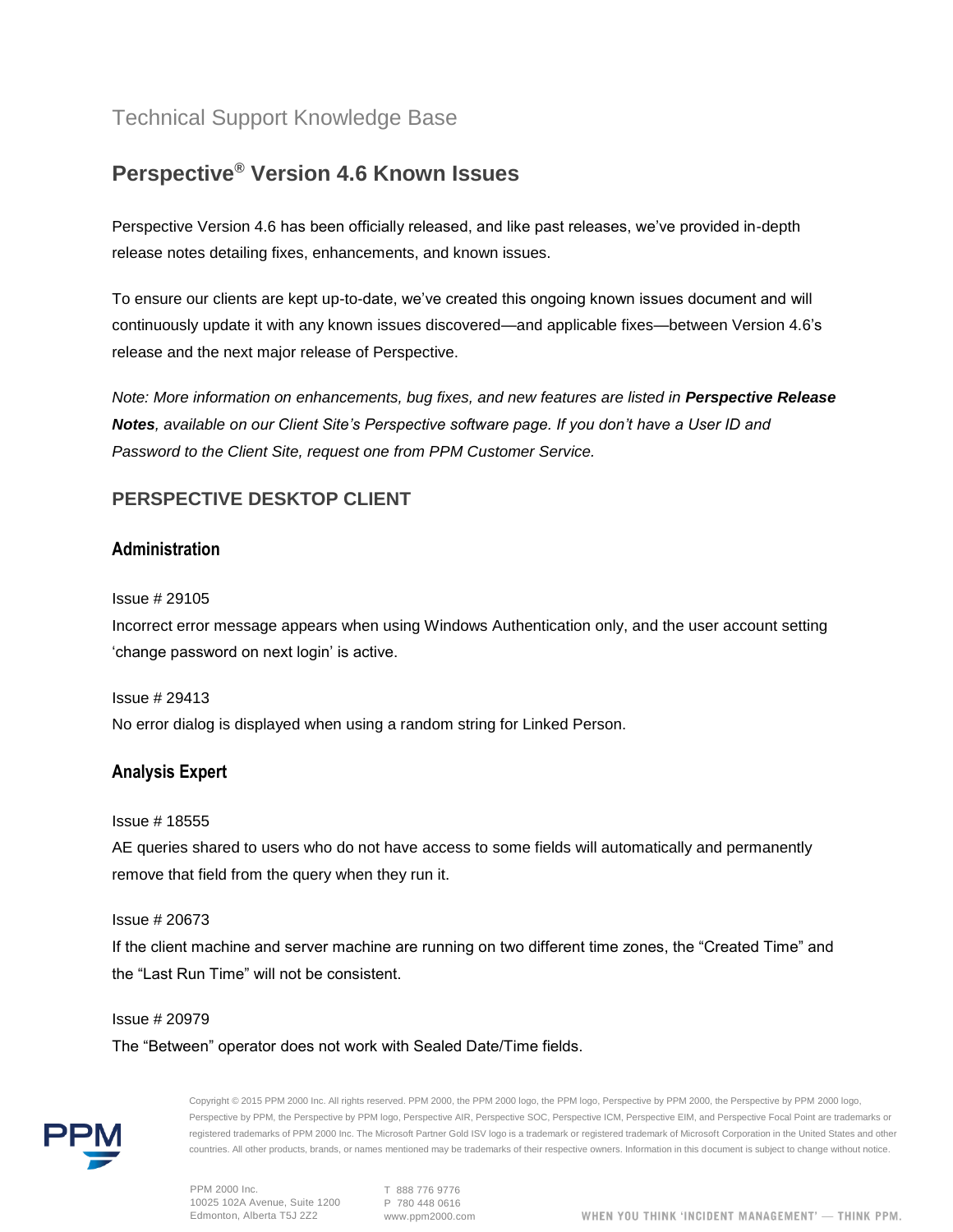Issue # 20788 When working with pivot grids, the date drilldown labels may not appear in a logical order.

Issue # 20189 A large red "X" may appear while using AE. *Workaround: If this occurs, log off and log back in.*

Issue # 29144 In Queries, investigation information is displayed to user accounts that don't have the Investigator role.

# **Custom Reports**

Issue # 15911 The UDF under Incident Items displays on a report with incorrect formatting.

Issue # 20056 Export of Custom Reporting is not functional.

Issue # 28950 An internal error may occur when saving a report to the same location consecutively.

Issue # 20776

If two Analysis Expert queries have the same name, only one displays in the Custom Reports "Choose Source Table" menu.

*Workaround: Give all of your queries different names.*

Issue # 19011

If a custom report is designed using a particular column name, that column cannot be changed when modifying the custom report later.

## **DataForms**

Issue # 29451 Under Cases-Links a confirmation message is not displayed when a record is deleted.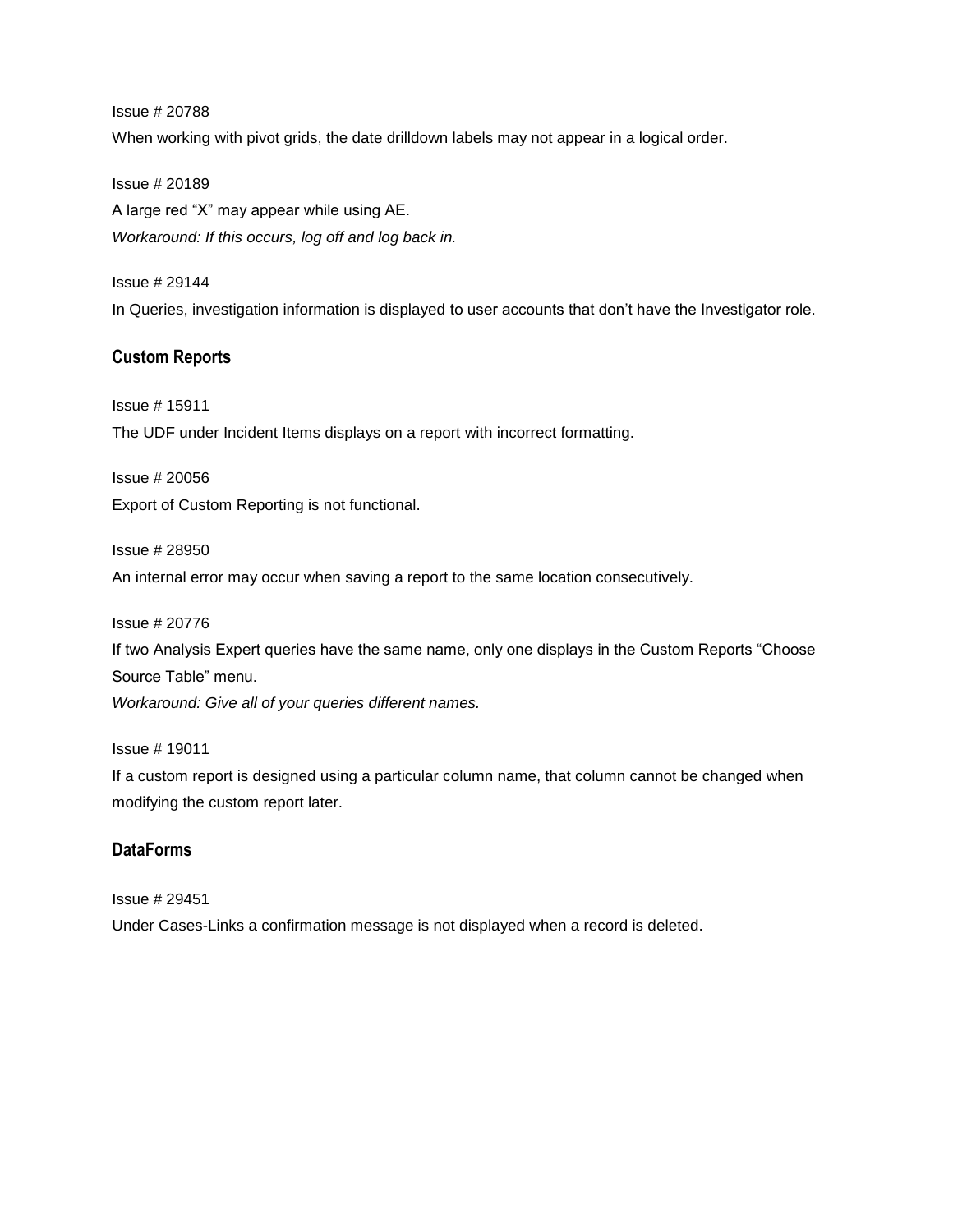### **Gateway**

#### Issue # 29910

In eReporting, the phone number and email address of Involved Person is lost after Accept to Incident is selected.

#### Issue # 29911

Employee Number is not being displayed and transferred to Incident after Accept to Incident is selected.

### **Person History**

Issue # 28192 Rapidly advancing through Detailed Person History freezes the page.

### **Portal**

Issue # 29511 Calendar controls behave differently depending on the browser being used.

### **Service Manager**

Issue # 29484 Double-clicking Indexing Table checkboxes causes mismatch.

Issue # 29691 Indexing tag is not created for primary databases.

### **Miscellaneous**

Issue # 19790

The cover page and Incident Details sub reports are missing when a user only has Add Only rights for Incidents.

Issue # 16646

If a user has multiple narratives and one of them is longer than 2,500 words, that narrative will repeat itself on the other narrative's printout.

*Workaround: Keep narratives under 2,500 words.*

#### Issue # 12360

When an Incident is submitted through the iOS App using User Defined Fields, the UDF data may not display on the Perspective Desktop Client.